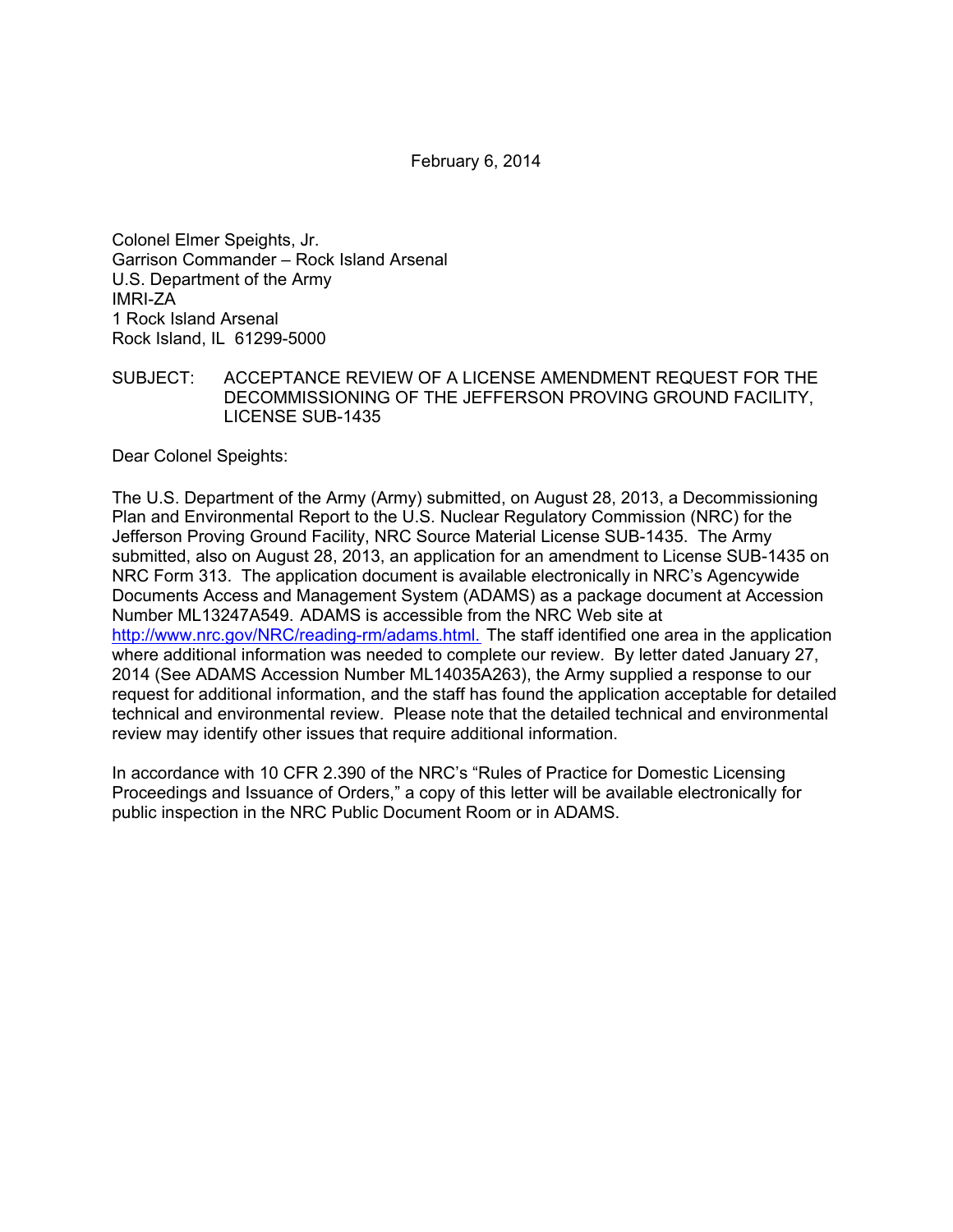E. Speights  $-2 -$ 

If you have any questions regarding this letter, please contact Mr. Tom McLaughlin, NRC Project Manager for the Highland Reclamation Project, at (301) 415-5869 or via e-mail to Thomas.McLaughlin@nrc.gov.

Sincerely,

## *<i><u> /RA/</u>*  $\sim$  /RA/

 Michael Norato, Ph.D., Chief Materials Decommissioning Branch Decommissioning and Uranium Recovery Licensing Directorate Division of Waste Management and Environmental Protection Office of Federal and State Materials and Environmental Management Programs

Docket No.: 40-8838 License No.: SUB-1435